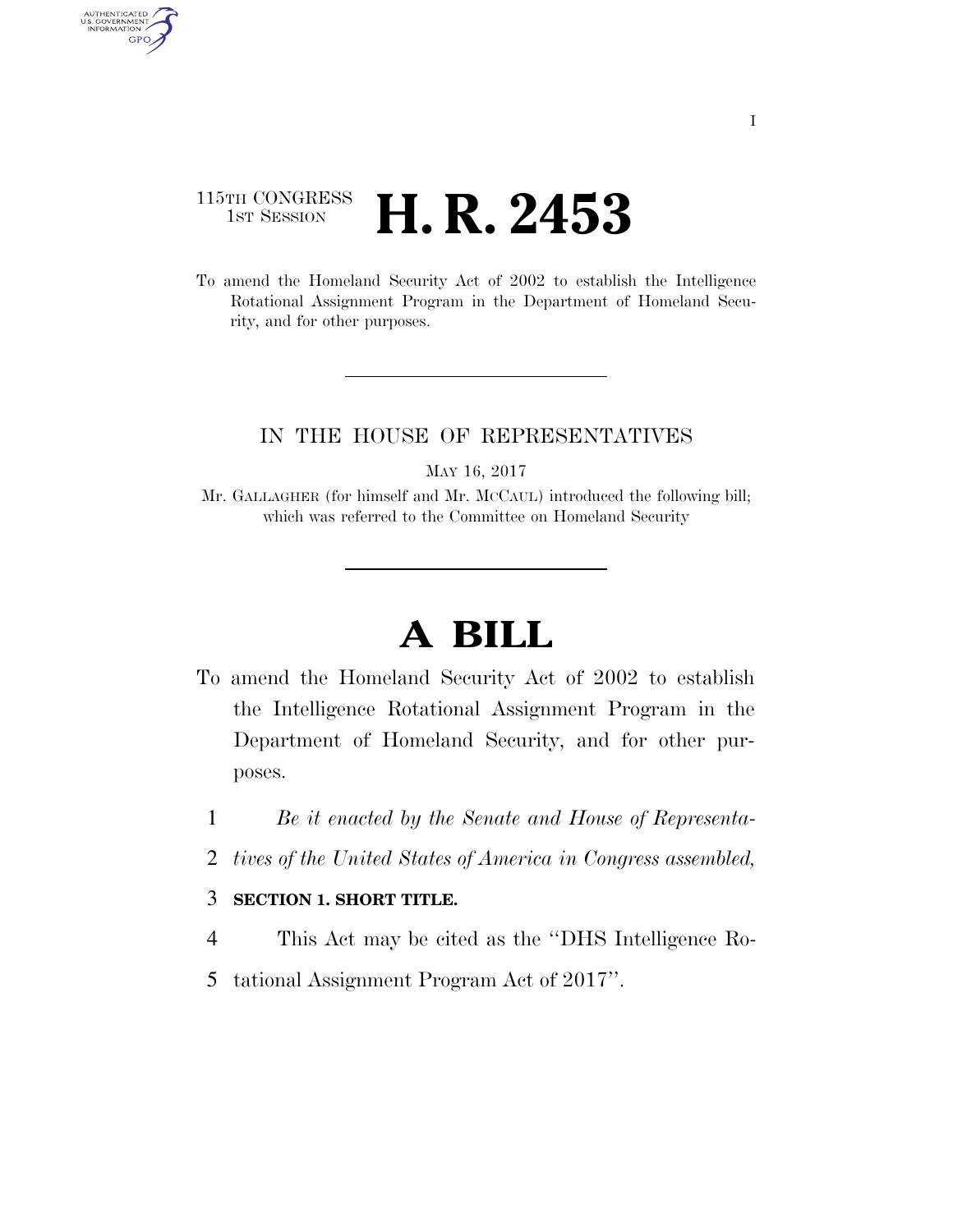Section 844 of the Homeland Security Act of 2002 (6 U.S.C. 414) is amended by adding at the end the fol-lowing new subsection:

 ''(b) INTELLIGENCE ROTATIONAL ASSIGNMENT PRO-GRAM.—

8 "(1) ESTABLISHMENT.—The Secretary shall es- tablish an Intelligence Rotational Assignment Pro- gram as part of the Rotation Program under sub-section (a).

12 "(2) ADMINISTRATION.—The Chief Human Capital Officer, in conjunction with the Chief Intel- ligence Officer, shall administer the Intelligence Ro- tational Assignment Program established pursuant to paragraph (1).

17 "(3) ELIGIBLITY.—The Intelligence Rotational Assignment Program established pursuant to para- graph (1) shall be open to employees serving in ex- isting analyst positions within the Department's In- telligence Enterprise and other Department employ- ees as determined appropriate by the Chief Human Capital Officer and the Chief Intelligence Officer.

•**HR 2453 IH** 24 "(4) COORDINATION.—The responsibilities specified in paragraph (3)(B) of subsection (a) that apply to the Rotation Program under such sub-